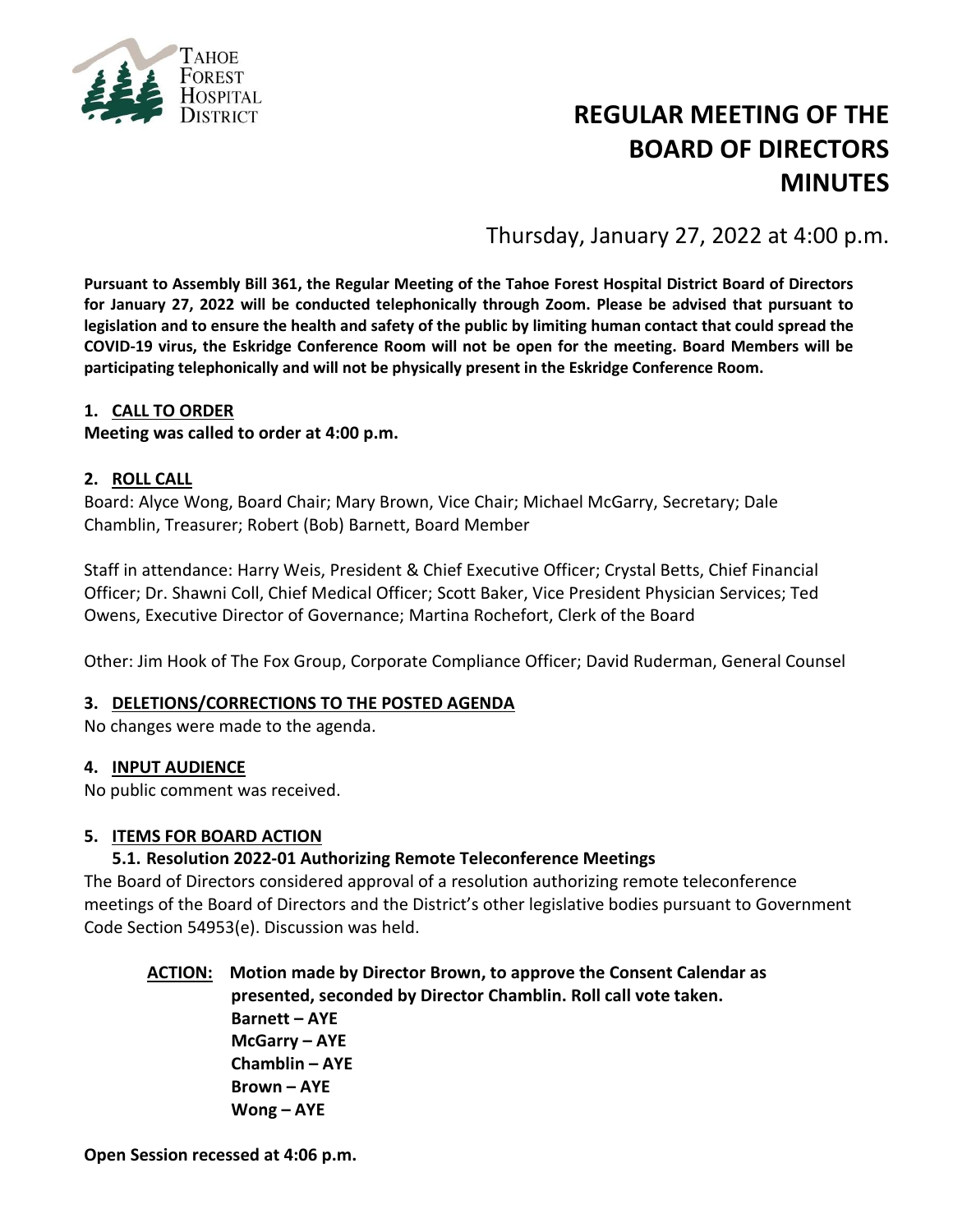# **6. CLOSED SESSION**

## **6.1. Hearing (Health & Safety Code § 32155**)

*Subject Matter: Fourth Quarter 2021 Corporate Compliance Report Number of items: One (1)* Discussion was held on a privileged item.

## **6.2. Conference with Real Property Negotiator (Gov. Code § 54956.8**)

*Property Parcel Numbers: 018-630-020 Agency Negotiator: Harry Weis Negotiating Party: Truckee Donner Recreation and Park District Under Negotiation: Price & Terms of Payment* Discussion was held on a privileged item.

## **6.3. Conference with Legal Counsel; Existing Litigation (Gov. Code § 54956.9(d)(1)**)

*The Board finds, based on advice from legal counsel, that discussion in open session will prejudice the position of the local agency in the litigation. Name of Case: Waal v. Tahoe Forest Hospital District Name of Claimant: Anna Waal Case No. ADJ13776462*

Discussion was held on a privileged item.

## **6.4. Hearing (Health & Safety Code § 32155**)

*Subject Matter: First & Second Quarter Fiscal Year 2022 Disclosure Summary Report Number of items: One (1)* Discussion was held on a privileged item.

## **6.5. Hearing (Health & Safety Code § 32155**)

*Subject Matter: 2021 Patient Safety Report Number of items: One (1)* Discussion was held on a privileged item.

## **6.6. Hearing (Health & Safety Code § 32155**)

*Subject Matter: 2021 Risk Management Report Number of items: One (1)* Discussion was held on a privileged item.

## **6.7. Approval of Closed Session Minutes**

12/16/2021 Regular Meeting Discussion was held on a privileged item.

## **6.8. TIMED ITEM – 5:30PM - Hearing (Health & Safety Code § 32155**)

*Subject Matter: Medical Staff Credentials* Discussion was held on a privileged item.

## **7. DINNER BREAK**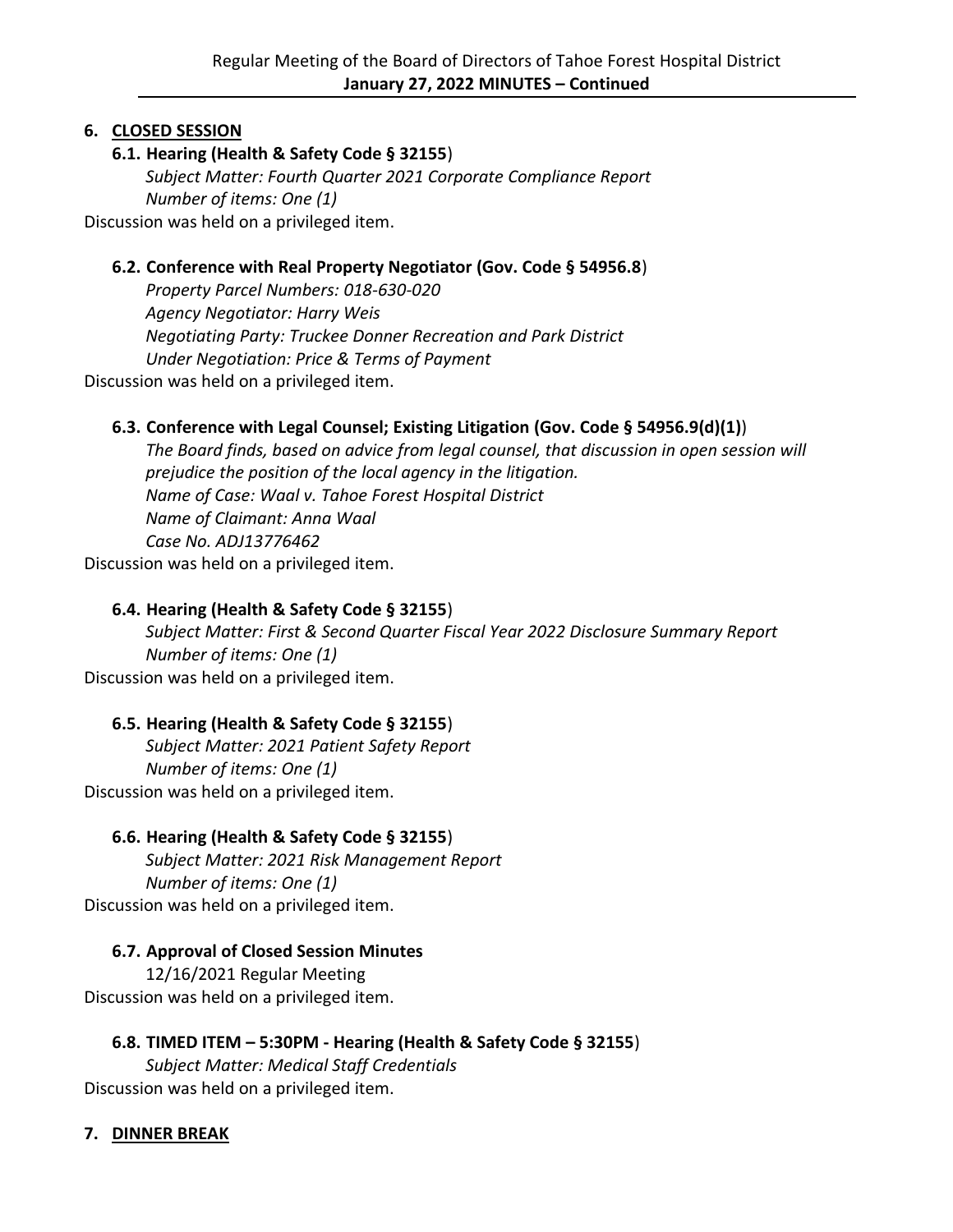# **8. OPEN SESSION – CALL TO ORDER**

## **Open Session reconvened at 6:00 p.m.**

## **9. REPORT OF ACTIONS TAKEN IN CLOSED SESSION**

General Counsel reported the board heard eight items in Closed Session. There was no reportable action on items 6.1. through 6.6. Item 6.7. Approval of Closed Minutes was approved on a 5-0 vote. Item 6.8 Medical Staff Credentials was approved on a 5-0 vote.

#### **10. DELETIONS/CORRECTIONS TO THE POSTED AGENDA**

No changes were made to the agenda.

#### **11. INPUT – AUDIENCE**

No public comment was received.

#### **12. INPUT FROM EMPLOYEE ASSOCIATIONS**

No public comment was received.

#### **13. CONSENT CALENDAR**

**13.1. Approval of Minutes of Meetings**

13.1.1. 12/16/2021 Regular Meeting

#### **13.2. Financial Reports**

13.2.1. Financial Report – December 2021

#### **13.3. Board Reports**

- 13.3.1. President & CEO Board Report
- 13.3.2. COO Board Report
- 13.3.3. CNO Board Report
- 13.3.4. CIIO Board Report
- 13.3.5. CMO Board Report

#### **13.4. Approve Fourth Quarter 2021 Corporate Compliance Report**

13.4.1. Fourth Quarter 2021 Corporate Compliance Report

#### **13.5. Approve Annual Resolution Authorizing Board Compensation**

13.5.1. Resolution 2022-02

#### **13.6. Approve Revised Committee Charter**

13.6.1. Governance Committee Charter

#### **ACTION: Motion made by Director Brown, to approve the Consent Calendar as presented, seconded by Director Barnett. Roll call vote taken. Barnett – AYE**

**Chamblin – AYE McGarry – AYE Brown – AYE Wong – AYE**

## **14. ITEMS FOR BOARD ACTION**

**14.1. 2022 Corporate Compliance Work Plan**

Jim Hook of The Fox Group presented the 2022 Corporate Compliance Work Plan. Discussion was held.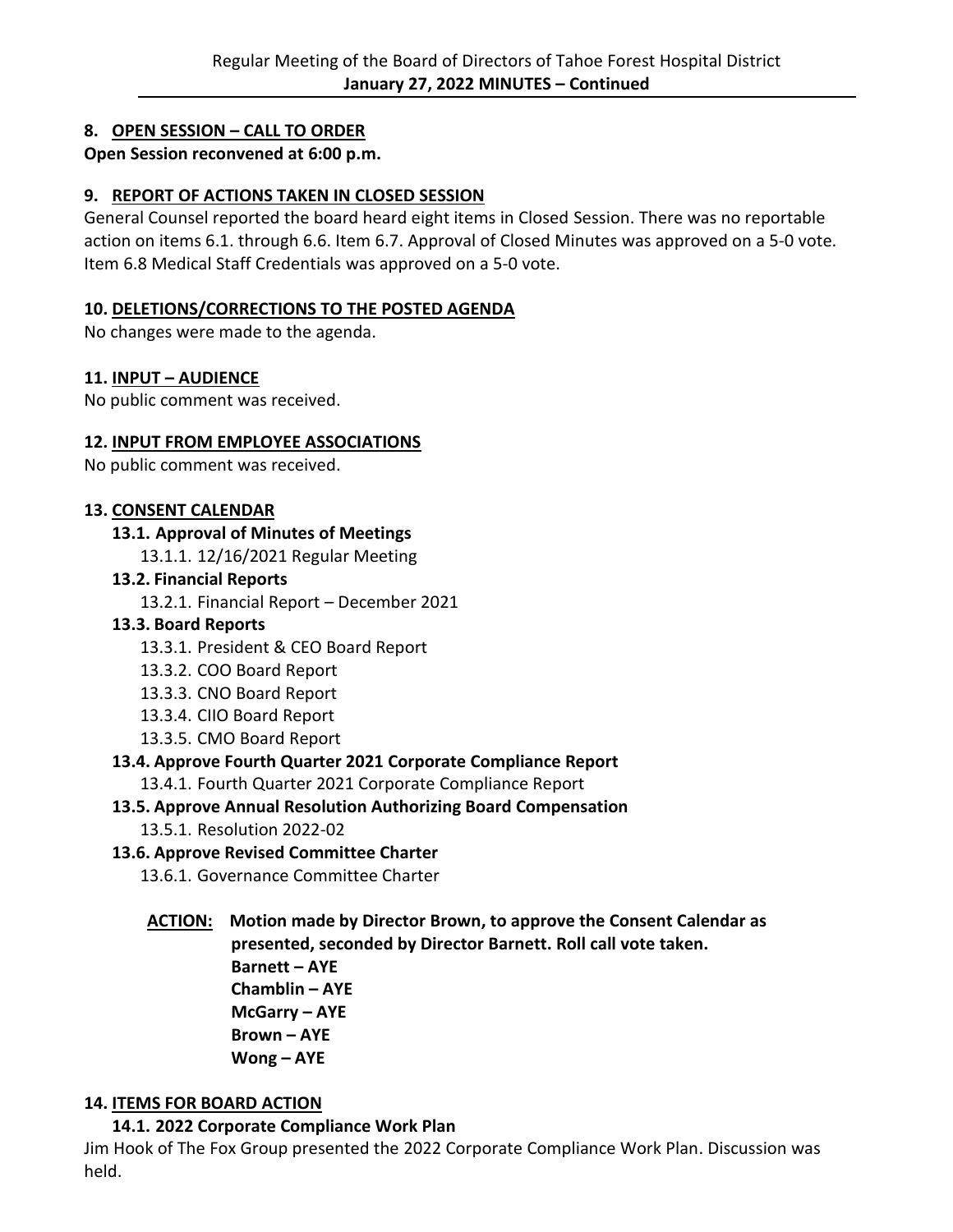**ACTION: Motion made by Director Barnett, to approve the 2022 Corporate Compliance Work Plan as presented, seconded by Director Chamblin. Roll call vote taken. Barnett – AYE Chamblin – AYE McGarry – AYE Brown – AYE Wong – AYE**

## **14.2. Resolution 2022-03**

The Board of Directors considered approval of a resolution recognizing and honoring the efforts of the valued employee and healthcare professional of the Tahoe Forest Hospital District. Discussion was held.

# **ACTION: Motion made by Director Brown, to adopt Resolution 2022-03 as presented, seconded by Director McGarry. Roll call vote taken. Barnett – AYE**

**Chamblin – AYE McGarry – AYE Brown – AYE Wong – AYE**

# **15. ITEMS FOR BOARD DISCUSSION**

# **15.1. Trauma Program Update**

Katie Clifford, Trauma Program Manager, provided a trauma program update. Discussion was held.

# **15.2. Wellness Neighborhood Update**

Maria Martin, Director of Wellness Neighborhood, presented the fiscal year 2021 Wellness Neighborhood Annual Report. Discussion was held.

# **15.3. Medical Staff Press Ganey Engagement Survey Results**

Alex MacLennan, Chief Human Resources Officer, reviewed results from the Medical Staff Press Ganey Engagement Survey. Discussion was held.

# **15.4. COVID-19 Update**

Harry Weis, President and Chief Executive Officer, and Judy Newland, Chief Operating Officer provided an update on hospital and clinic operations related to COVID-19. Discussion was held.

# **16. DISCUSSION OF CONSENT CALENDAR ITEMS PULLED, IF NECESSARY**

Not applicable.

# **17. BOARD COMMITTEE REPORTS**

Director Wong provided an update from the January 19, 2021 Governance Committee meeting and January Strategic Plan Task Force meeting.

Director McGarry provided an update from the recent Tahoe Forest Health System Foundation.